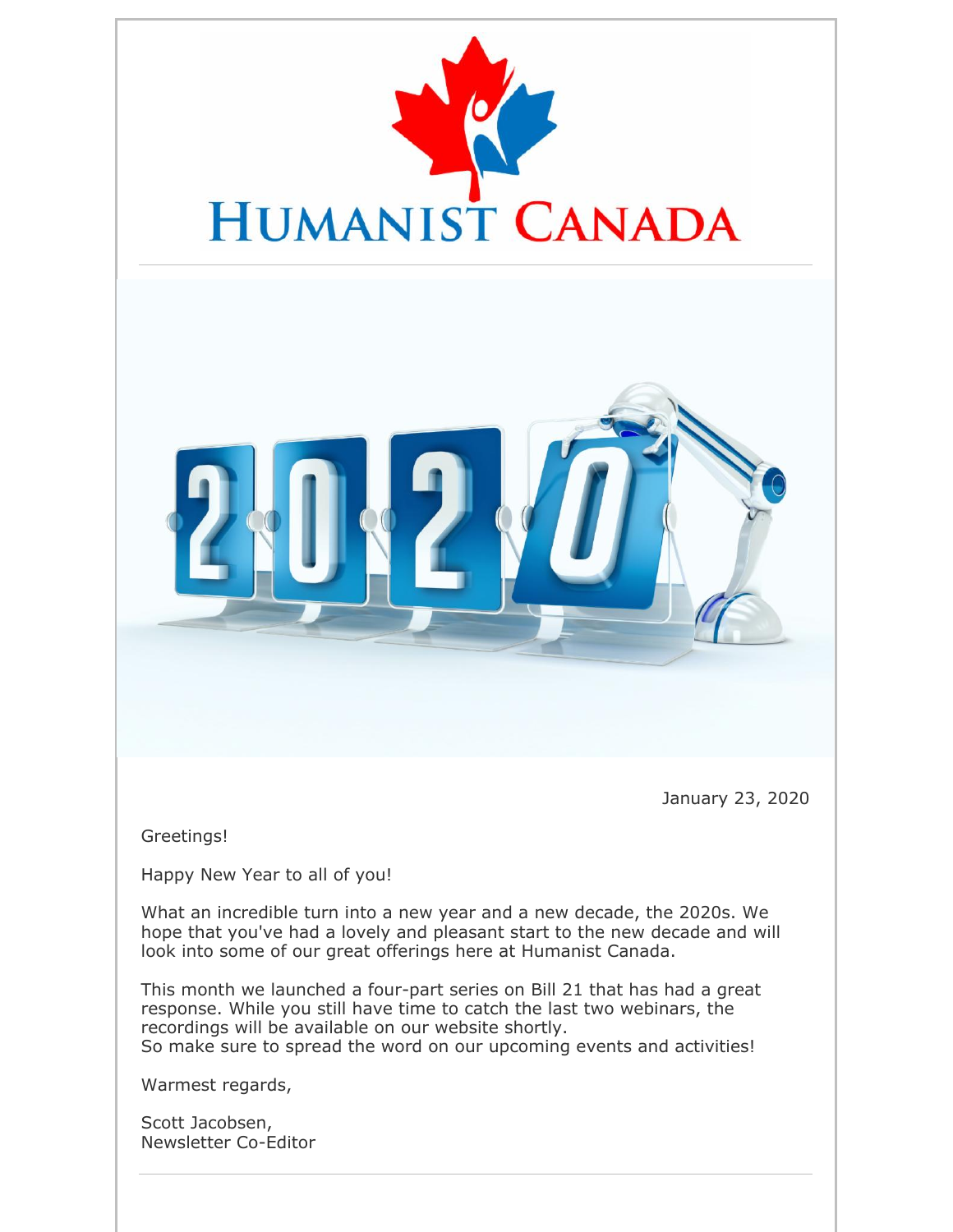# **MAID Consultation**



Share your views online on medical assistance in dying (MAID) eligibility criteria and request process.

Medical assistance in dying

(MAID) became legal in Canada in June 2016. Canada's Criminal Code now exempts doctors and nurse practitioners who provide, or help to offer, medical assistance in dying.

On September 11, 2019, the Superior Court of Québec found Truchon v. Attorney General of Canada that it was unconstitutional to limit access to MAID to people nearing the end of life. The Court declared the "reasonable foreseeability of natural death" criterion in the federal Criminal Code, as well as the "end-of-life" criterion in Quebec's provincial law on medical assistance in dying, to be unconstitutional.

In response to the court decision, the Department of Justice is providing an opportunity for Canadians to share their views with the Government of Canada on this deeply personal and fundamental issue. Read more...

## **Deadline for responding is Monday, January 27, 2020 at 11:59 p.m. (PST).**

**Complete the questionnaire**



## **Webinar Series on Bill 21 Join us for Part 3 on Sunday February 2 at 3 pm, EST**

In March of 2019, the government of Quebec premier François Legault, the founding leader of the centre-right Coalition Action Démocratique (CAQ),

passed "An Act Respecting the Laicity of the State," also known as Bill 21.

This controversial law has polarized public opinion. The detractors of Bill 21 claim that it fuels anti-religious sentiment, disproportionately affects Muslim women, and restricts the freedom of conscience and is, therefore, unconstitutional. The supporters of Bill 21 argue that it enforces the healthy separation of state and religion, prevents passive proselytism, and enhances gender equality by "freeing women from the constraints of oppressive religions."

Our goal for this webinar series is to create dialogue and understanding of this critical issue.

**Register for the next Webinar on February 2nd**

#### **Sunday February 2 at 3 pm, EST**

**The implications of Bill 21 on Muslim accommodation in Quebec's public education system**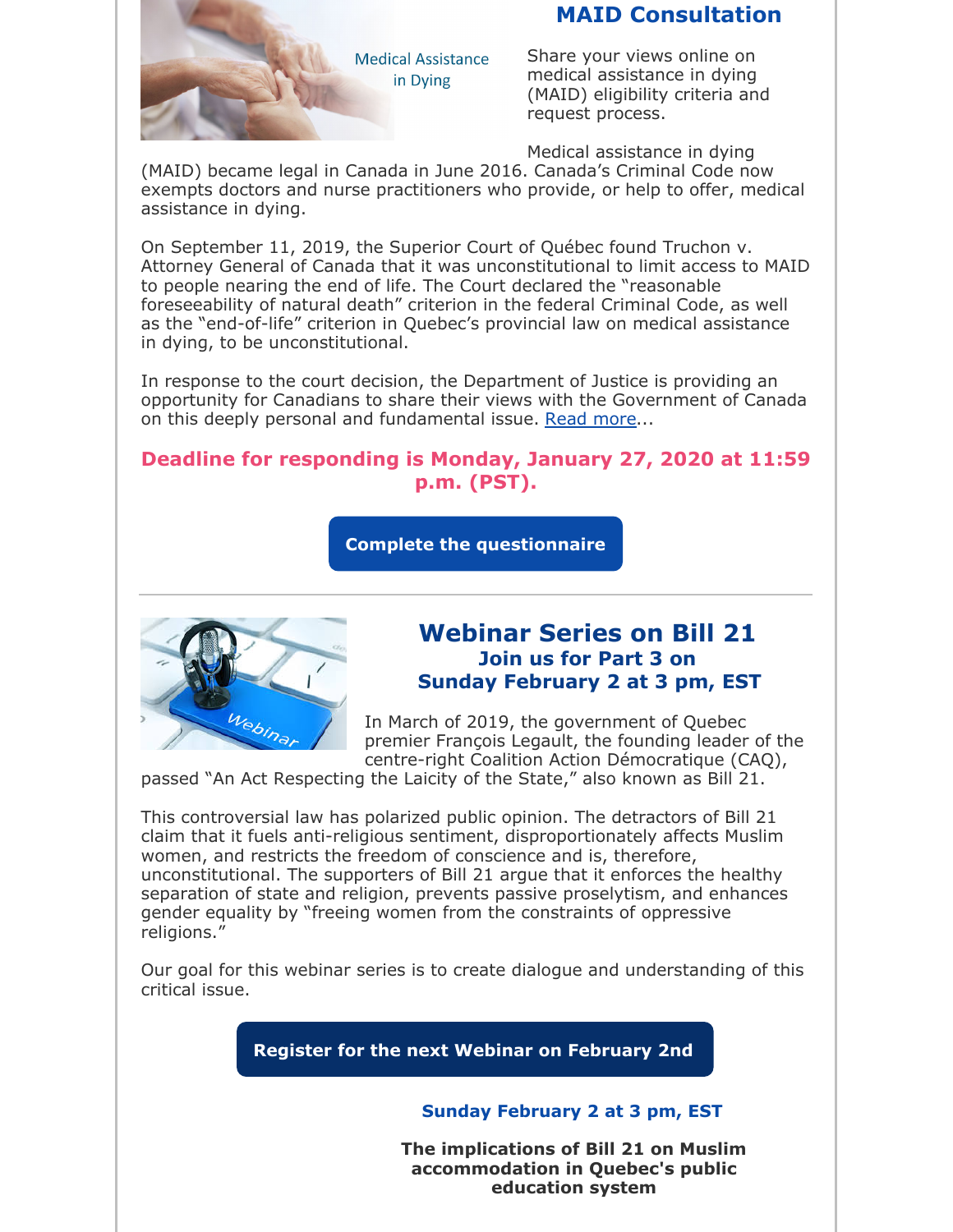

The accommodation of Muslims in Quebec's public education system has been a site of contention for decades. This talk will focus on how Muslims have been accommodated in this sphere before Bill 21, and the implications that Bill 21 has now for Muslims in the public education sector. In particular, the discussion will center on the position of Muslim women employed within the public education system who are impacted by Bill 21.

Dr. Beesan Sarrouh is a Senior Research Analyst at the Centre of Wellness, Diversity, and Inclusion at the Treasury Board Secretariat in Ottawa. She has published work on inclusion, diversity, and belonging in the sphere of education in both academic and policy forums. She holds a Ph.D. in Political Studies from Queen's University.

Part 4 of our Bill 21 series will be on February 9, 2020 at 3 pm

Our presenter will be **David Rand**, President of Libres penseurs athées (Atheist Freethinkers), Montréal (Québec), https://www.atheology.ca.



## **Humanist Canada takes a neutral position on Bill 21**

A fundamental principle of modern Humanism is that "Humanism is undogmatic, imposing no creed upon its adherents." This principle is codified in the Amsterdam Declaration (1952/2002), which is a

statement of the fundamental principles of modern Humanism.

In a poll of our membership on July 23, 2019, asking the question: "Given your understanding of Bill 21, do you support the legislation?" 36.4% responded, Yes; 47.3% responded, No, and 16.4% indicated they were Undecided, and the board was similarly divided.

Therefore, Humanist Canada will not take a single unified position either for or against Bill 21 and impose it on our membership. *Read our Position Statement*

### **Humanism in Canada Collected Interviews**

Several prominent humanists sat down with Scott Jacobsen, newsletter co-editor, for the beginning of an extended conversation on Humanism on January 1, 2020. Dying With Dignity Canada, Center for Inquiry-Canada, Secular Connexion



Séculière, Canadian Secular Alliance, Association humaniste du Québec, and Humanist Canada were featured in In-Sight: Independent Interview-Based Journal. Read More...

# **Upcoming Events**

**Human Rights In Israel & the Occupied Palestinian Territories**

**Sunday, April 26, 2020, at 1 pm** Artscape Youngplace, Toronto

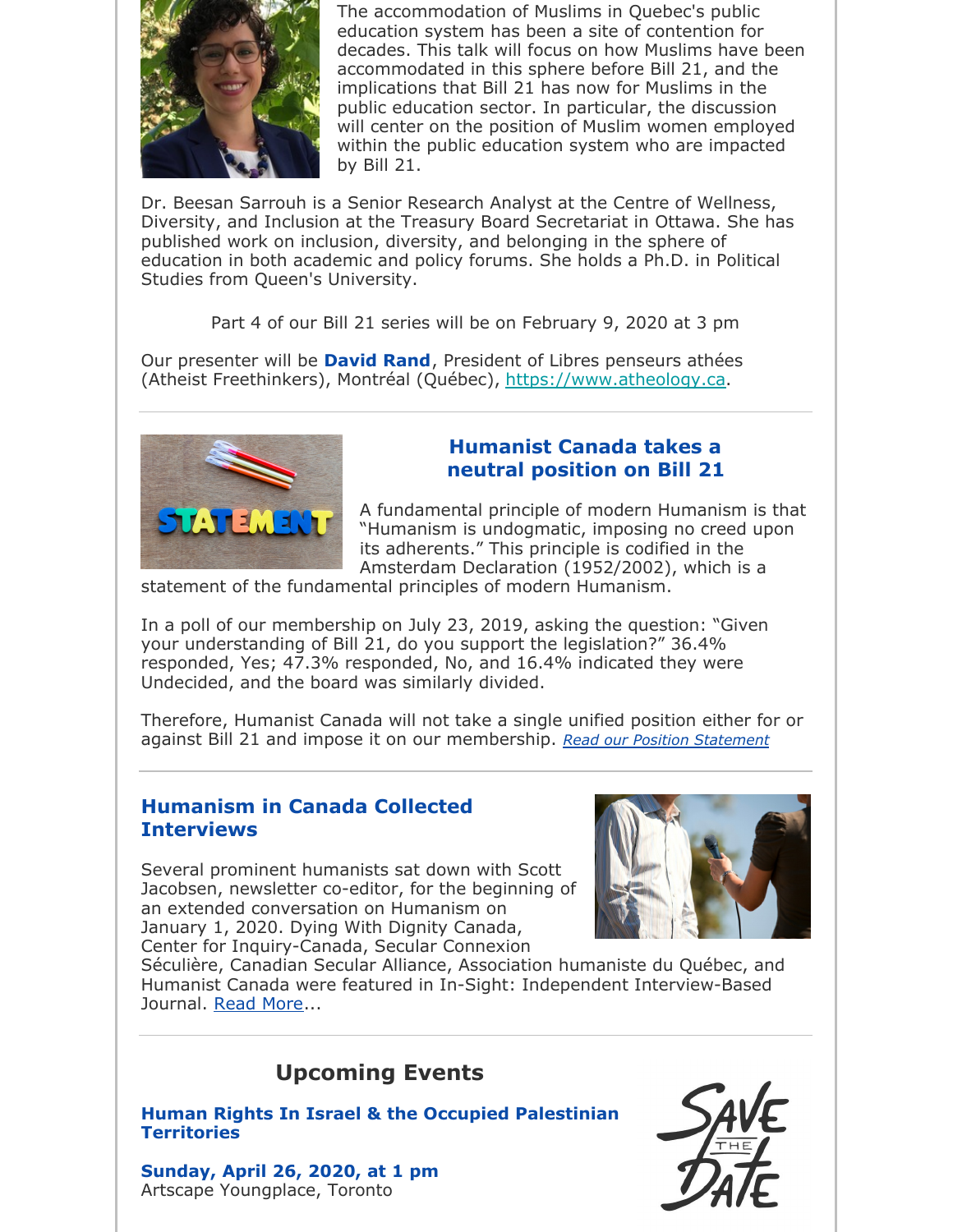You are invited to an exclusive opportunity to learn from a United Nations (UN) authority, Mr. Michael Lynk, on the issue of human rights in Israel and the occupied Palestinian territories,

Mr. Michael Lynk is an Associate Professor, Faculty of Law, at Western University and the UN Special Rapporteur responsible for assessing & reporting on human rights issues in Israel, the West Bank & Gaza Strip. He has worked with governments and others to foster international cooperation in this crisis.

This is a SAVE THE DATE notice only and registration will be forthcoming. This event is organized by the Ontario Humanist Society. \_\_\_\_\_\_\_\_\_\_\_\_\_\_\_\_\_\_\_\_\_\_\_\_\_\_\_\_\_\_\_\_\_\_\_\_

#### **Conference July 24 & 25, 2020**

in Sarnia, Ontario organized by Bluewater Atheists, Humanists, Agnostics

They have a super lineup of speakers already confirmed: **Dan Barker**, **Annie Laurie Gaylor**, **Dave Warnock**, **Hemant Mehta**, **Bob Ripley**, **Gretta Vosper** & **Marie LaPage**.

Registration details will be available in the spring so save the date if you'd like to attend.

## **Humanist Canada's 2020 AGM will be held in Winnipeg on the May 2-3 weekend.**

Plans are underway for the HC's Annual General Meeting with a Conference Day to bring together Canadian Humanists. The Annual General meeting will be available for remote attendance though stay tuned for updates in the coming months.



## **World Humanist Congress August 6-9, 2020**

#### **Register before January 15th for Early-Bird Prices**

It is the largest humanist gathering in the world and happens once per year. Given it is being held in North America this year, it's an exceptional opportunity to gather with our International Community.

## **Tell us what you'd like to see in the Newsletter.**

To ensure the newsletter is relevant we invite your response to a few short questions. Having feedback from across the country is our goal. **Click here!**



# Why membership in Humanist Canada is important!

We simply can't do it without you. We are entirely funded through memberships and donations. Your involvement is incredibly significant and goes a long way to support lasting change for a better society and a tolerant world where rational thinking and kindness prevail.